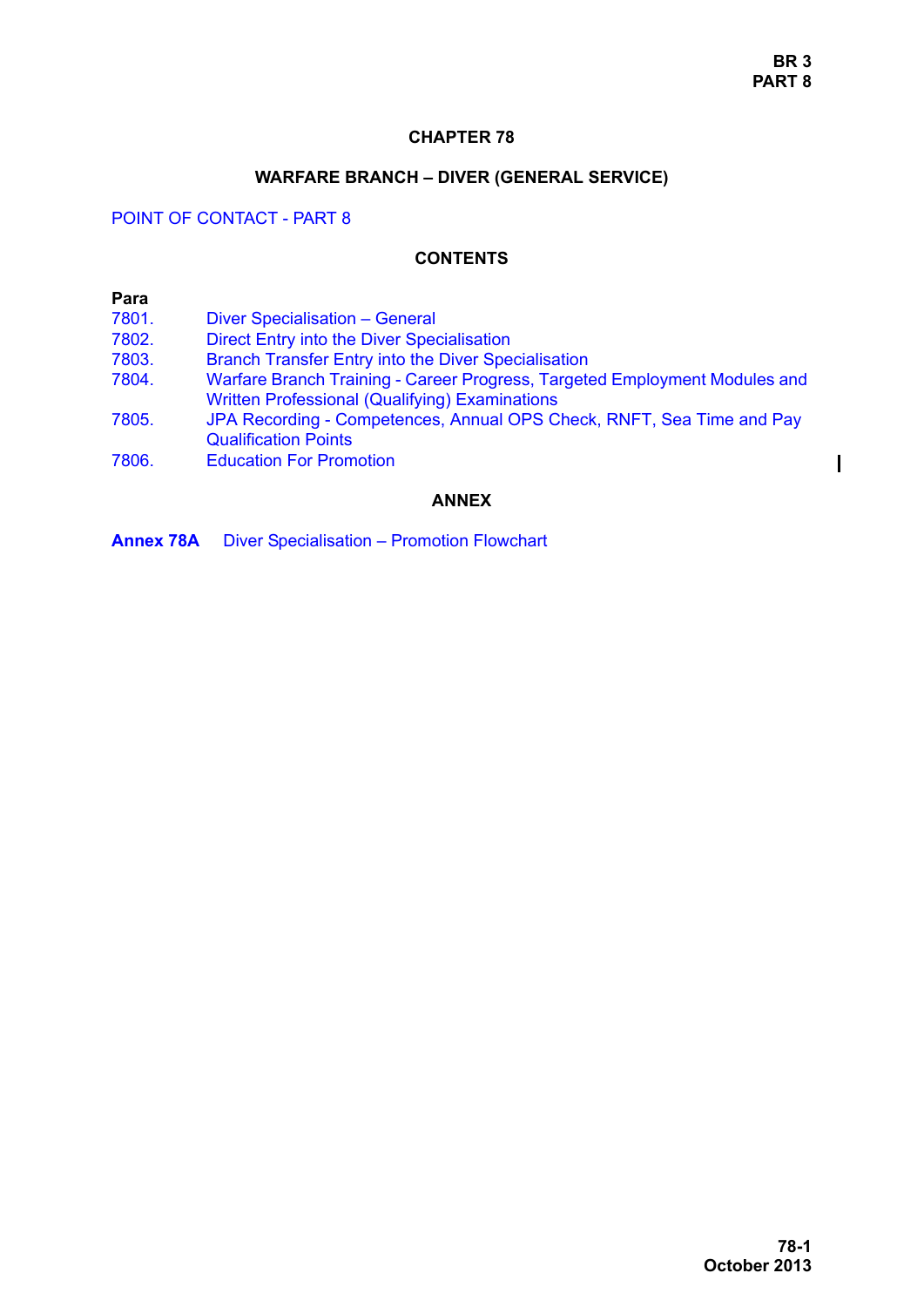# **CHAPTER 78**

## **WARFARE BRANCH – DIVER (GENERAL SERVICE)**

#### <span id="page-1-0"></span>**7801. Diver Specialisation – General**

a. This Chapter covers the specific career regulations for General Service Warfare Branch Divers. Divisional Officers are to ensure that a copy of [Chapter 78](#page-0-0), along with Annex 78A to this Chapter, is placed in the PDR of every Diver Specialist in their Division.

b. For the Diver Promotion Flowchart, see Annex 78A.

### <span id="page-1-1"></span>**7802. Direct Entry into the Diver Specialisation**

- a. In order to commence training, the following eligibility criteria apply:
	- (1) Be aged 18-37.
	- (2) Be recommended by Careers staff.

(3) Must attend and pass the Potential Divers Assessment (Civilian) (PDA (Civilian)) at the Defence Diving School (DDS)

(4) Must pass the Diver's Physical Fitness Test (DPFT).

b. All candidates must complete a diving medical in accordance with the Diver specialisation requirements contained in BR 1750A (Handbook of Naval Medical Standards).

c. After successful completion of Phase 1 training at HMS RALEIGH, candidates will undertake the Phase 2 AB(D)2 Professional Qualifying Course (PQC). Promotion will be in accordance with Annex 78A.

### <span id="page-1-2"></span>**7803. Branch Transfer Entry into the Diver Specialisation**

a. Branch transfer entry will complement direct entry to the Diver specialisation.

b. Volunteers to transfer to the Diver specialisation (formally Clearance Diver) will be considered from ratings of any branch or specialisation and must satisfy the following eligibility criteria:

(1) Be an Able Rating (AB) who has achieved Operational Performance Statement (OPS) as an AB1 on the date of application, or a Leading Hand.

(2) Passed the Diver's Physical Fitness Test in accordance with BR 2806 (The Military Diving Manual).

(3) Attended a Potential Divers Assessment (PDA) at the DDS - the PDA has a life of two years after which it must be retaken if not completing the AB(D)2 course.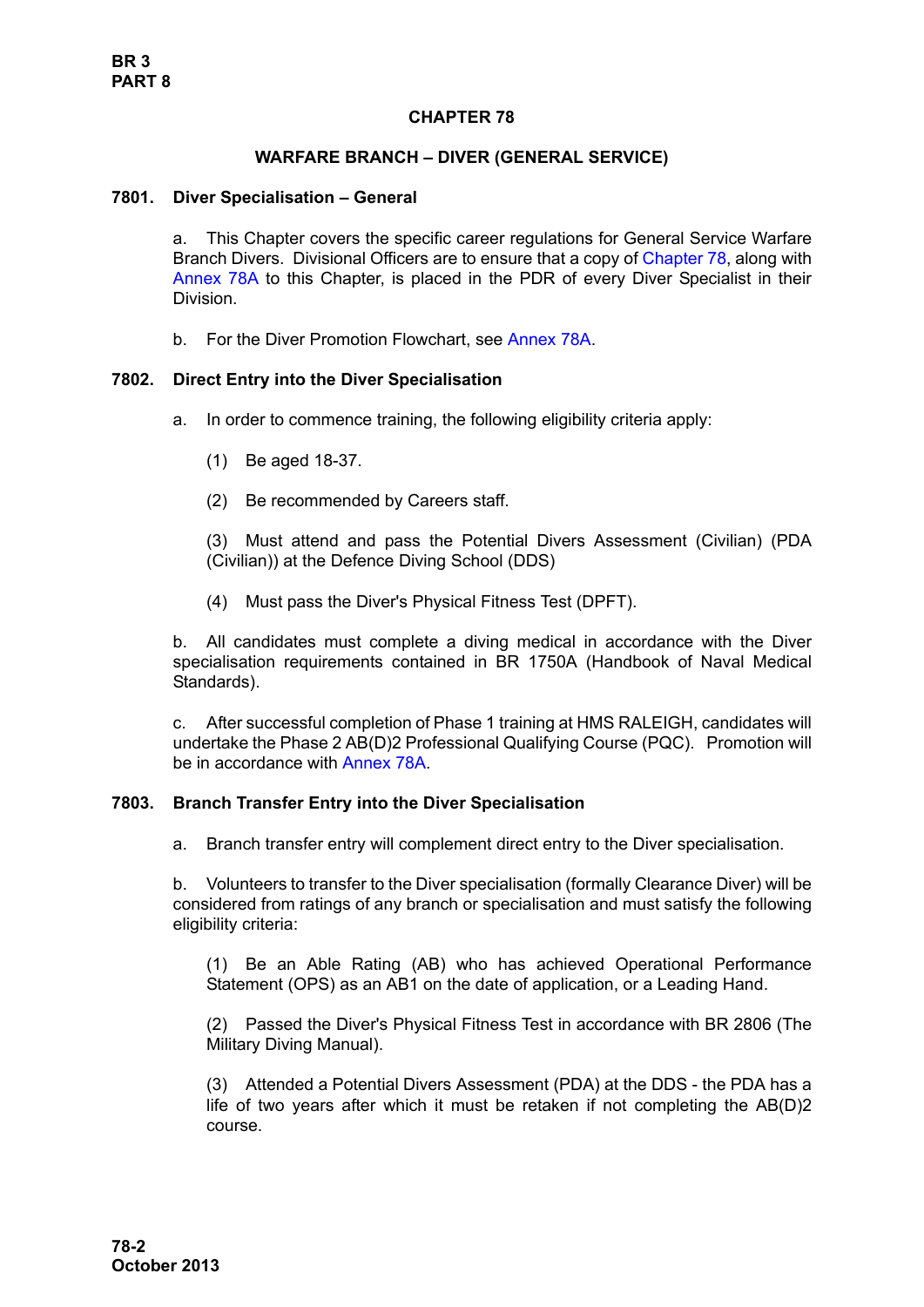(4) Have at least three years to serve on completion of the Able Seaman (Diver)2 (AB(D)2) course before their 37th birthday.

(5) Be in MEDCAT MFD A4/L1/M1/E1 and meets the required medical standards for the Diver specialisation in accordance with BR 1750A (must be renewed annually).

(6) Be recommended by their Commanding Officer for the Diver specialisation.

c. When a candidate has been recommended for the Diver specialisation, an application should be made to the Navy Command/Commodore Naval Personnel Strategy (CNPS), for the attention of NAVY PERS-PPLAN SWPR WO1, for manning clearance to change branch/specialisation in accordance with current regulations. Manning clearance, if granted, will be valid for two years. The applicant will then be allocated a place on a PDA course.

d. If, for any reason, a rating is no longer considered suitable for branch/ specialisation transfer their application is to be withdrawn. The rating is to be informed of the reason for withdrawal and, if appropriate, whether a new application may be made. Withdrawal must be notified to the Navy Command/Commodore Naval Personnel (CNPers) and the Commanding Officer DDS. If still recommended by their Commanding Officer, a rating may re-apply for branch/specialisation transfer no earlier than six months from the date of withdrawal. The rating will not be required to repeat the Aptitude Test if within the two-year validity period.

e. Ratings will remain in their present specialisation until successful completion of the Diver course. Ratings who fail the course will return to their existing specialisation. If a rating, accepted for transfer to the Diver specialisation, is selected for promotion in their source specialisation, they may take the requisite professional and leadership courses and therefore obtain promotion up until the day the Diver training is completed providing neither of these courses interferes with their Diver PQC. However, if on the day of the latter, they have not obtained the qualifications needed for promotion, they will forfeit the selection. If a rating opts to leave the AB(D) course or fails it, the facts are to be reported to the Source Branch Manager for a decision about the rating's future promotion opportunities in their source specialisation.

f. Ratings of the SEA/MW/HM(H) specialisations who attain the rate of acting or confirmed LS(SEA/MW/HM(H)) before transfer (and ABs who have completed Seamanship OJT TB/Pre-Promotion TB and passed the Seamanship WPE, but have yet to be selected for LS), will not be required to re-complete Seamanship Pre-Promotion TB or the Seamanship WPE when re-advancing to or selected for promotion for LH in the Diving specialisation. Transferees who fall into this category will be required to complete the AB(D)-LS(D) Diving TB. Seamanship qualifications will be reflected as previously passed.

### <span id="page-2-0"></span>**7804. Warfare Branch Training - Career Progress, Targeted Employment Modules and Written Professional (Qualifying) Examinations**

Career Progression for ratings in the Diver specialisation are detailed within the Annex. In addition to Career training, individuals will be required to undertake Targeted Employment Modules (TEMs) in accordance with the Unit Establishment List (UEL).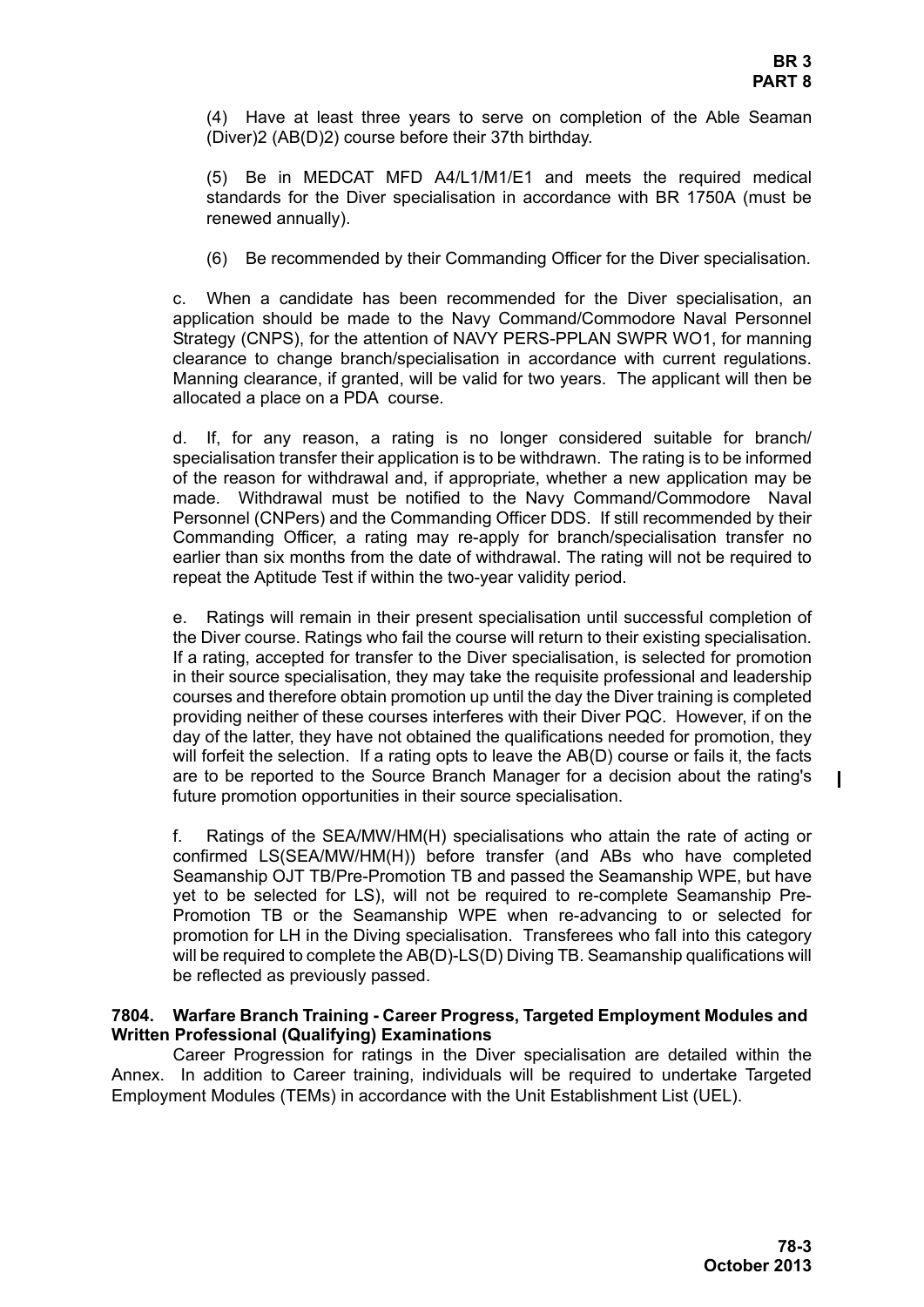a. **Training Performance Statements, On Job Training Task Books and Operational Performance Standard.** On successful completion of PQCs for AB2, LS and PO, a Diver rating will have attained the Training Performance Statement (TPS) for the current rate. Individuals will be issued with the appropriate OJT Task Book (TB) or a Professional Certification Record (PCR). In the subsequent sea assignment, a rating will be deemed to have achieved Operational Performance Standard (OPS) on successful completion of the core career OJT section of the relevant TB (TPS+OJT= OPS) for AB/LS and PCR for PO. On achievement of OPS as an AB1, LS and PO, the Warfare Training Co-ordinator must inform the unit Human Resource (HR) administrator so that the relevant competencies (see Annex for details) are input to JPA. When an individual is advanced to AB1 the HR administrator is to ensure a Promotion Authorisation Request (PAR) is signalled to their parent Career Management Cell (CMC) who will authorise the promotion and change the rank on JPA. It is important that achievement of OPS is input to JPA before the PAR date; thus stating that the rating has achieved OPS before attempting to be advanced to AB1. A rating's OPS is defined and owned by the Branch Manager.

b. **Mechanism for Unacceptably Slow Progression.** It is entirely possible that some ratings may not achieve OPS. Within the Warfare Branch there is no scope to employ individuals who cannot or will not progress themselves beyond AB2. It must be realised that AB2s are primarily employed to gain experience and to advance to a higher rate. It therefore follows that the ultimate sanction for those who cannot or will not progress beyond AB2 is the application for an administrative discharge on the grounds of un-employability. Within the WS and CIS specialisations an initial warning is set at 12 months, whilst SEA, MW and HM is set at 18 months from the end of Phase II Training (unless it has been given earlier supported with unequivocal statements of non-recommendation for promotion in an Appraisal Report). Warnings will then continue 3-monthly within the Appraisal process for an aggregate total of 18 months under warning, whereupon application for administrative discharge on the grounds of un-employability will be sought.

c. **Targeted Employment Modules.** These are the method by which additional individual skills, as required by UEL position numbers, are delivered. As TEMs are linked to UEL position numbers, the Training Department Co-ordinator must liaise closely with the Ship's Coxswain in order to manage Squad members effectively. MWS course capacity and scheduling can restrict the timely delivery of TEMs to meet short notice requirements, therefore, individuals may need to be "assigned" between UEL position numbers up to eight months in advance of assuming a particular role in order to achieve the appropriate TEM in good time. Some TEMs are graded whilst others are Pass/Fail:

(1) *Pass.* Training establishments and units that are responsible for conducting TEM courses are to report successful completion and ensure their Human Resource (HR) administrators input the relevant competencies to JPA.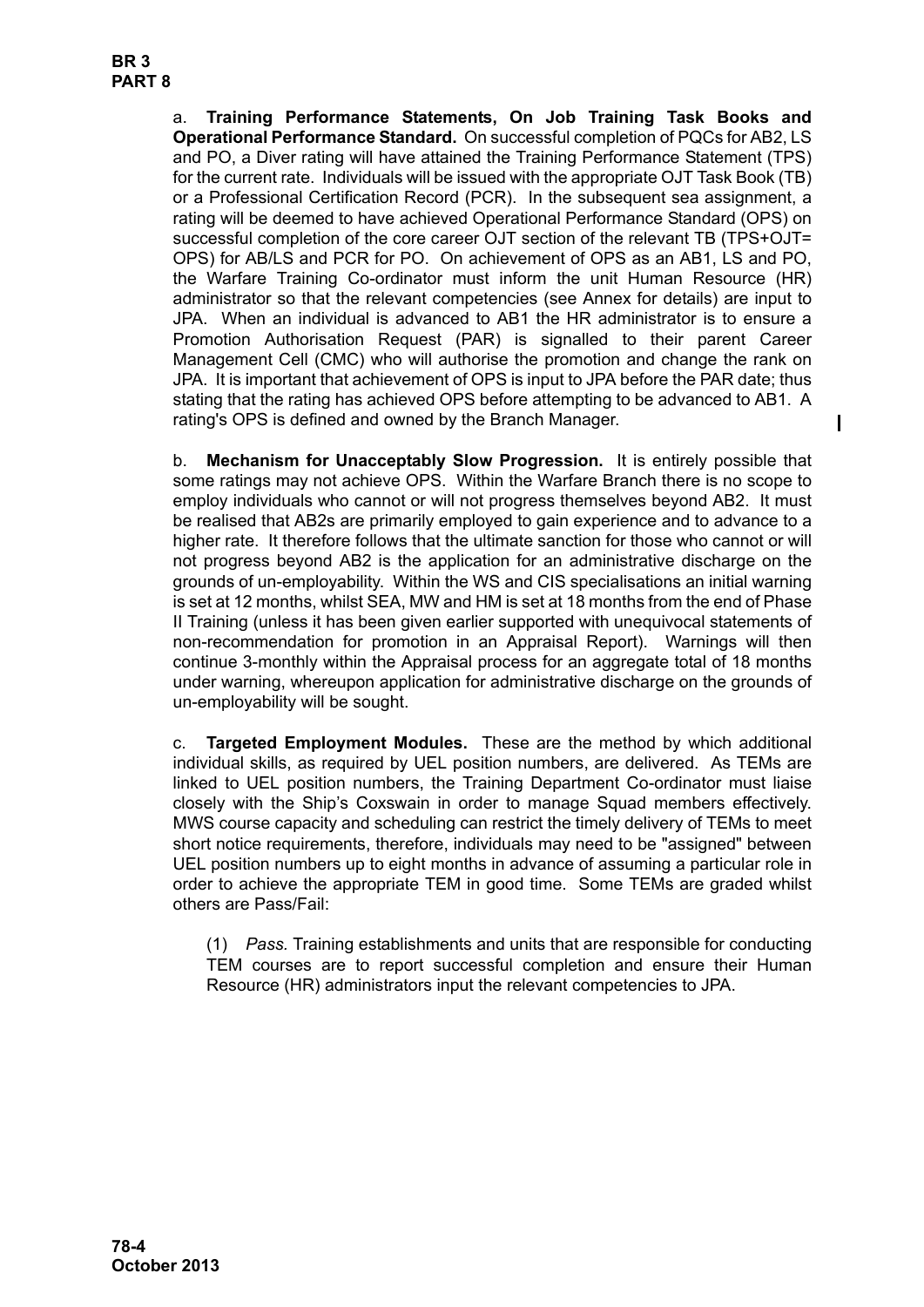(2) *Failure.* In the event of failure, students are to be back-classed either by course module, where appropriate, or for the entire course. If a student fails an entire TEM course, a written report is to be forwarded by MWS units and establishments (as appropriate) to the individual's parent unit and the receiving ship. The individual could be considered for Discharge SHORE in accordance with Chapter 54 or, in the case of LS, immediately warned formally by the parent unit for reversion in accordance with Para 7005. The need to assign a rating to the next available TEM course may mean that the formal warning period may be less than three months. The Course Booking Cell (CBC), as advised by the Ship's Coxswain, may allocate an individual who has failed a TEM or another member of the ship's Squad to a place on a later TEM. The Ship's Coxswain must assess the manning implications.

(3) *Second Failure.* After a second failure, LS or above will be subject to reversion for unsuitability. Able Ratings who fail a TEM a second time are not to be employed in any UEL position number that requires that competence and are not to attempt that TEM for another 12 months. The ship is to assess the individual's employability within the Squad. If deemed unemployable, the matter is to be referred to the Diver Ratings Branch Manager.

d. **TEMs OJT requirements.** In addition to OJT TB, AB2s, AB1s and LHs attending TEMs will also be issued with the relevant OJT in loose leaf format for inclusion in their current TBs.

e. **Written Provisional Examination/Written Professional Qualifying Examination.** ABs of the Diver specialisation must pass a Seamanship Written Provisional Exam (WPE) which is managed by the MWS Seamanship Training Unit (STU). The WPE only needs to be passed once, whereas the OPS Check requires annual re-validation. The WPE is a pre-selection requirement for AB to LS.

## <span id="page-4-0"></span>**7805. JPA Recording - Competences, Annual OPS Check, RNFT, Sea Time and Pay Qualification Points**

a. **Recording of Competencies.** Once a WB rating has successfully completed a PQC, TEM, core career OJT TB and achieved OPS or a Written Provisional Examination (WPE) that competence is to be input to JPA by the appropriate unit HR administrator.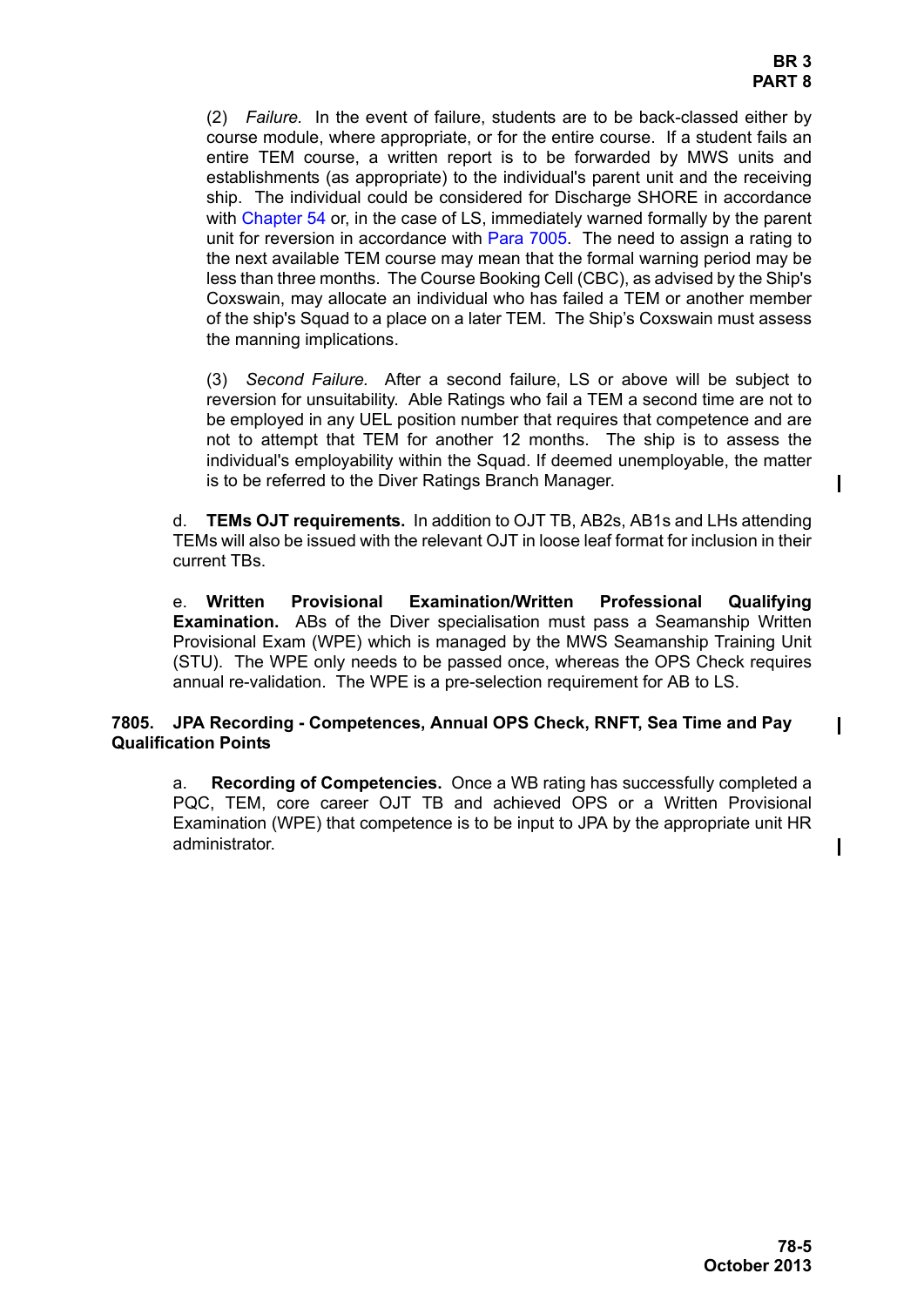b. **Annual OPS Check.** All personnel are expected to remain at OPS while building up experience towards promotion. Maintenance of OPS is to be monitored through an annual OPS Check process co-ordinated by the Warfare Training Co-ordinator who is to ensure that sufficient opportunities are provided for this purpose within the constraints of the manpower planning cycle. Ratings assigned to positions outside of core diving disciplines are expected, where possible, to maintain OPS. However, it is recognised that this may not be possible due to location and employment patterns. Therefore all individuals rejoining Diving Units from non-diving assignments are to be given an OPS check as soon as practical after arrival. Whilst not a pre-selection requirement, being 'in date' for annual OPS is a pre-requisite for all Promotion Career Courses for AB-LS and LS-PO and for promotion to the next higher rank at Common Promotion Date. Divisional Officers and Line Managers of ABs and LHs who are serving ashore when selected for the next higher rate are to arrange for an Annual OPS check via MWS DDS prior to the individual attending Promotion Career training. OPS qualifications will be checked on attendance of LH and PO Career Course training. Ratings that are not in date for OPS will be returned to Unit. MWS DDS and MWS (STU) will define and regulate the standards required to pass an OPS Check and will promulgate them to Fleet Units. Guidance on the process of conducting OPS checks is given in BR 1984 - Warfare Training Regulations.

c. **RNFT.** Ratings are to be in date RNFT or in possession of either a permanent medical exemption as issued by a Naval Service Medical Board of Survey (NSMBOS) or temporary exemption (as issued by the Commanding Officer) on the appropriate SED/CRD and CPD. See Para 6720 for full details.

d. **Sea Service.** A minimum period of sea service is required as a pre-selection requisite for promotion to PO and CPO and is to be recorded on JPA (See Annexes for individual specialisation minimum sea time requirements). Para 6905 defines criteria for award of sea service.

# e. **Pay Qualification and Accelerated Incremental Pay Points.**

(1) Qualification Points (QPs) have been set against certain competencies for the Diver Specialisation. Until a rating achieves the competency set against a QP, their Yearly Incremental Progression will be automatically suspended within JPA. The progression will only re-commence when the competency has been achieved and awarded. The flow diagrams at the annexes list QPs against the various requirements. Full details of QPs can be found in JSP 754 Chapter 3 Section 4.

(2) Accelerated Incremental Pay Points (AIP). In order to reward achievement of milestones the following AIP are available:

(a) On achieving OPS as AB(D)1 - 12 months' AIP.

(b) On completion of PO PQC banked until being rated PO - 12 months' AIP.

(c) On achieving Level 5 NVQ Diploma in Management (PO to WO1) - 12 months' AIP.

Individuals are restricted to a total award of two 12-month AIP awards within a career. Full details on requesting the award of AIPs can be found in JSP 754 Chapter 3 Section 6.